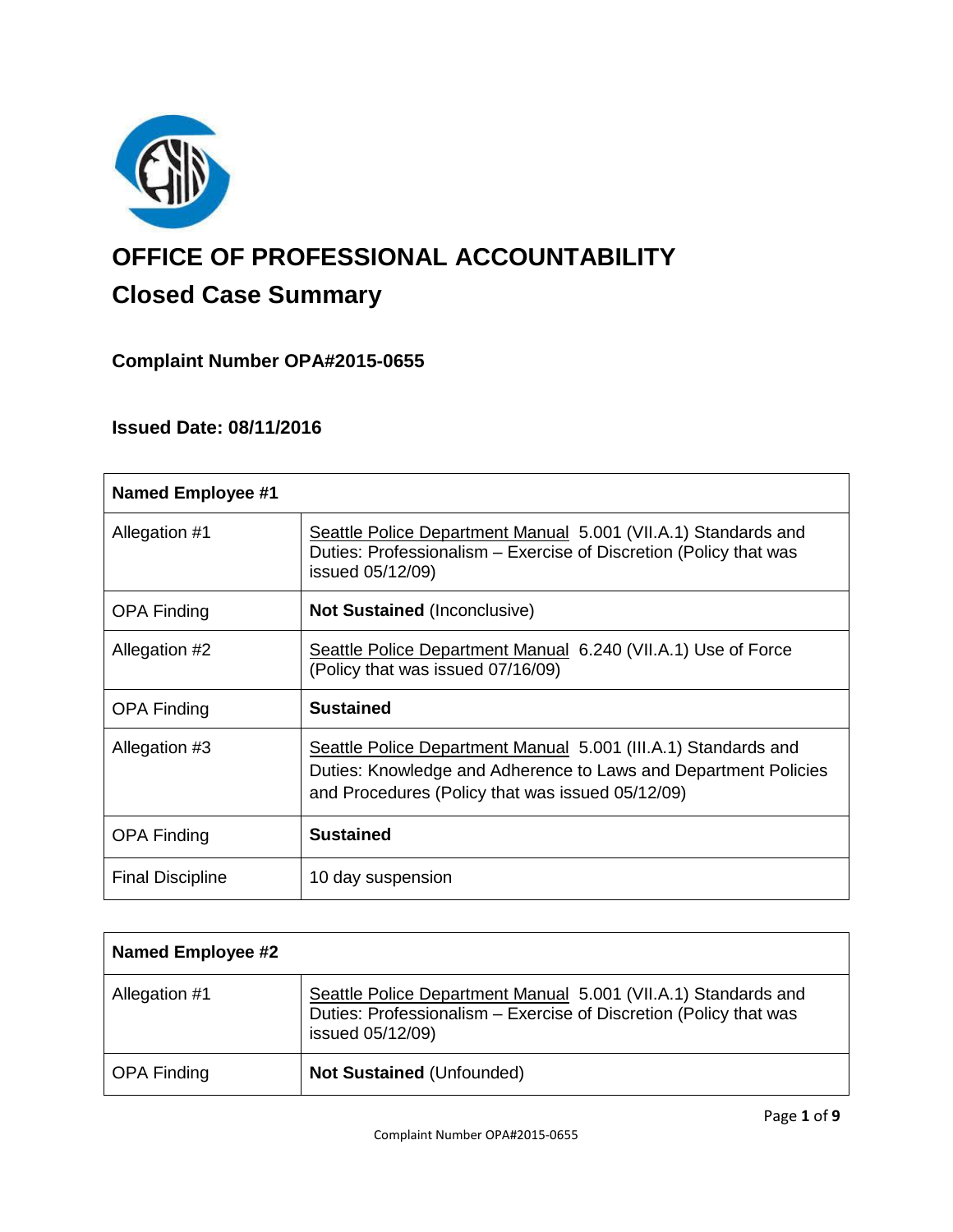| Allegation #2           | Seattle Police Department Manual 6.240 (VII.A.1) Use of Force<br>(Policy that was issued 07/16/09)                                                                                    |
|-------------------------|---------------------------------------------------------------------------------------------------------------------------------------------------------------------------------------|
| <b>OPA Finding</b>      | <b>Not Sustained (Lawful and Proper)</b>                                                                                                                                              |
| Allegation #3           | Seattle Police Department Manual 5.001 (III.A.1) Standards and<br>Duties: Knowledge and Adherence to Laws and Department Policies<br>and Procedures (Policy that was issued 05/12/09) |
| <b>OPA Finding</b>      | <b>Not Sustained (Unfounded)</b>                                                                                                                                                      |
| <b>Final Discipline</b> | N/A                                                                                                                                                                                   |

## **INCIDENT SYNOPSIS**

The Named Employees were dispatched to a disturbance call at a bar.

## **COMPLAINT**

The complainant, a supervisor within the Department, alleged that the Named Employees committed one or more criminal acts in connection with their use of physical force on or about 11/4/2010 and that some or all of the force used was not necessary and reasonable to effect a lawful purpose, contrary to Seattle Police Manual Section 6.240, which was in effect at the time of this incident.

## **INVESTIGATION**

The OPA investigation included the following actions:

- 1. Review of the complaint memo
- 2. Search for and review of all relevant records and other evidence
- 3. Review of In-Car Videos
- 4. Interviews of SPD employees

## **ANALYSIS AND CONCLUSION**

Page **2** of **9** Named Employee #1 was acting at the time of this incident as the Field Training Officer (FTO) for Named Employee #2 who was a Student Officer at the time. The two of them, along with a third officer (Officer #3) were dispatched to a disturbance call at a bar. They were told that two men had been thrown out of the bar and were hanging around outside causing the bar owner (the 911 caller) to be concerned for her safety. The three officers arrived at roughly the same time in two different cars and made contact with the caller who pointed out the two subjects seated in a car parked in a nearby bank parking lot. None of the officers inquired further of the caller to determine the precise cause of her safety concerns. Named Employee #1 and Named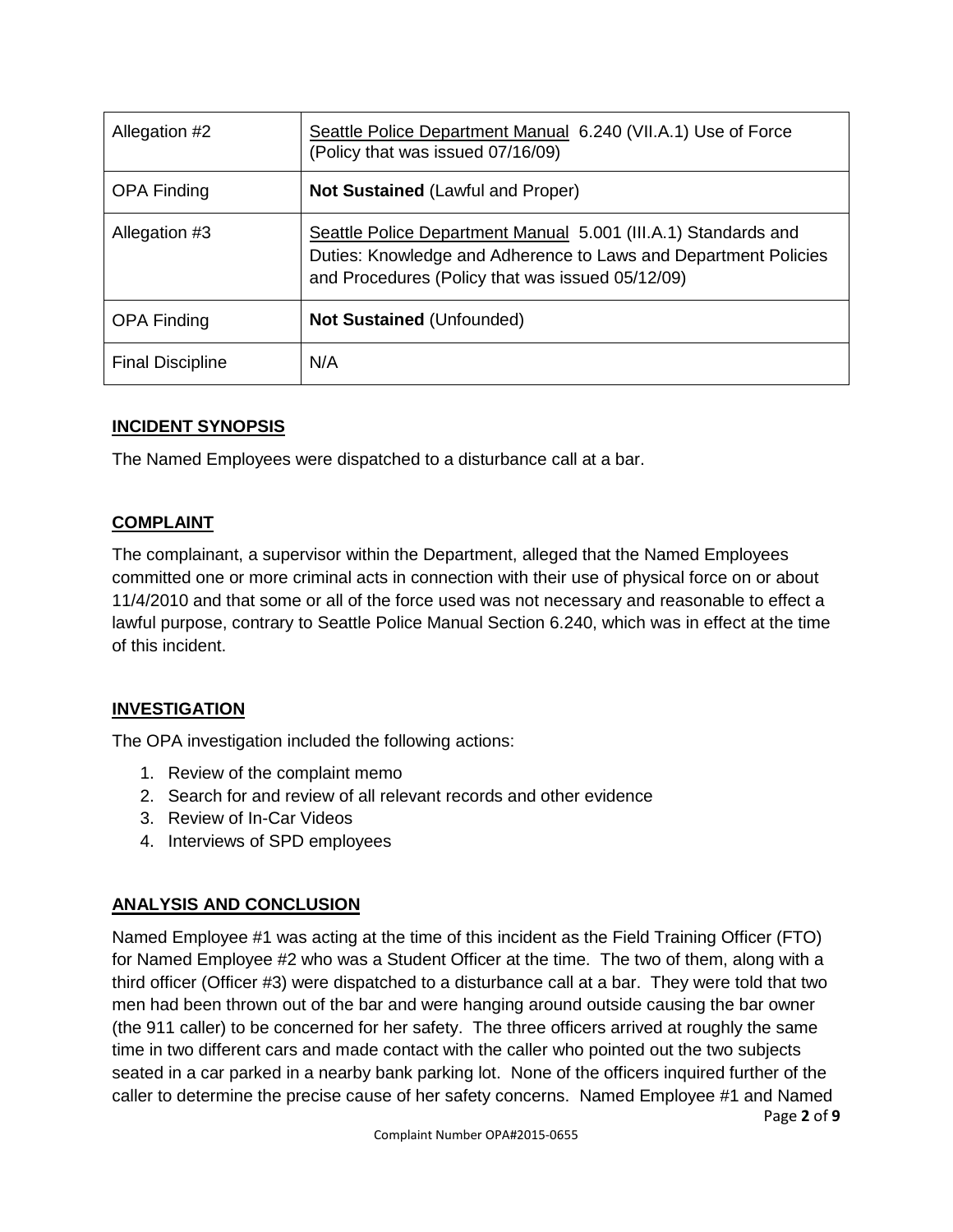Employee #2 drove their police car to the bank parking lot and positioned their patrol car facing the driver's side of the red car. As the police car pulled into the lot, the emergency lights were activated, signaling to the men in the red car that they were being contacted by the police and were not free to leave. Named Employee #2 approached the driver's side of the red car and told the driver (Witness #1) to place his hands on the steering wheel. Named Employee #2 told the passenger seated in the rear seat of the car on the driver's side (Witness #2) to put his hands on the headrest in front of him. While Named Employee #2 was engaged with Witness #1 and Witness #2, Named Employee #1 walked to the passenger side of the red car and stood near the rear door on that side. He shined his flashlight into the passenger compartment of the car and told Witness #2 to pay attention to Named Employee #2. After a few moments, Named Employee #1 walked over to the driver's side of the red car, opened the rear door and removed Witness #2 by taking hold of his left arm, guiding him out of the car and around to the back of the red car. The actions of the officers up to that point clearly communicated to both men in the car that they were being detained and were not free to leave. Named Employee #1 further extended this detention by placing Witness #2 into handcuffs. At about the same time, a male (Witness #3) and a female (Witness #4) exited the front doors of the bank and walked toward the red car. Officer #3 engaged them in conversation and eventually told Witness #3 to move back, at the same time using her hand to push him back away from the car and toward the bank. Both Officer #3 and Named Employee #1 report that Witness #3 used his hand to bat away Officer #3's arm. Named Employee #1 walked towards Witness #3, grabbed him and pushed him back to the front doors of the bank. Witness #3 resisted and a struggle ensued between Witness #3 and Named Employee #1, with Officer #3 quickly coming to assist Named Employee #1. All three of them (Named Employee #1, Witness #3 and Officer #3) went down onto the sidewalk between the front doors of the bank and the red car. At issue here, with respect to Named Employee #1's exercise of discretion in this incident, was his decision to forcefully engage with Witness #3 by grabbing and pushing him back up against the front doors of the bank. While the situation was not stable when Named Employee #1 took this action, things quickly cascaded out of control after Named Employee #1 shoved Witness #3 back several feet. Assuming Witness #3 did push Officer #3's hand away, Named Employee #1 had the lawful authority to use reasonable and necessary force to push Witness #3 back and arrest him for assault on Officer #3. At the same time, it could be reasonably argued that Named Employee #1 could have used a less forceful and intrusive means to accomplish the same end and exercised poor judgment by unnecessarily provoking all four of the subjects and precipitating what turned into a dangerous and avoidable conflict.

Judging Named Employee #1's actions and decision-making in light of the SPD policies and training in effect in 2010, the OPA Director could not find a preponderance of evidence to either support or refute this allegation.

SPD Policy 6.240 (VII.A.1) states, "Officers may, in the performance of their official duties, use only the amount of force necessary and reasonable to effect the lawful purpose intended. When determining the necessity for force and the amount of force required, officers shall consider known circumstances, including, but not limited to, the level of threat or resistance presented by the subject, the danger to the community, and the seriousness of the crime." This same policy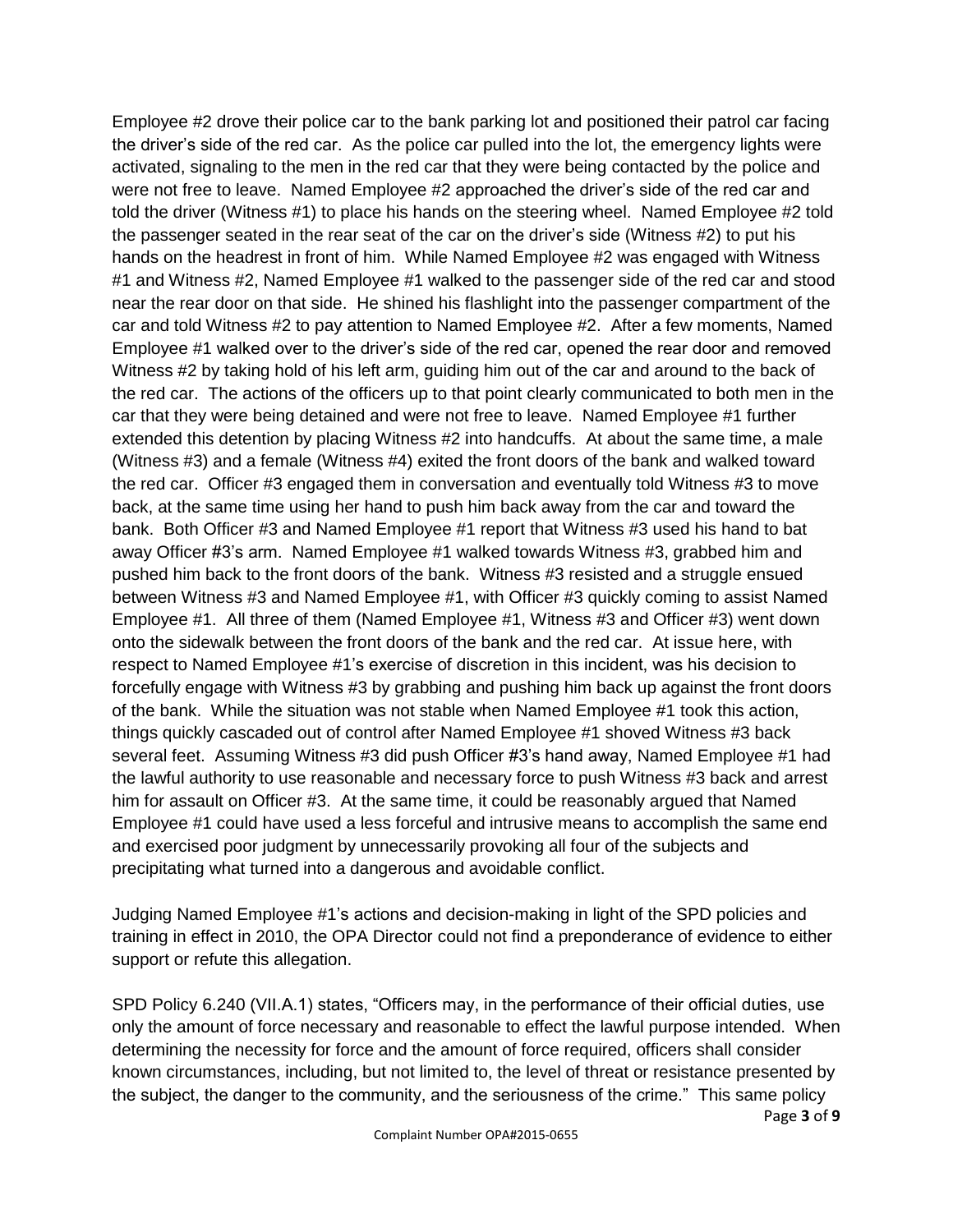defined "necessary" as being a circumstance in which, "no reasonably effective alternative to the use of force appeared to exist, and the amount of force used was reasonable to effect the lawful purpose intended." The use of force by officers was authorized by RCW sections 9A.16.020 Use Of Force – When Lawful; RCW 9A.16.040 Justifiable Homicide Or Use Of Deadly Force By Public Officer, Peace Officer Or Person Aiding; and RCW 70.96A.120(2) Peace Officer Duties. Use of force, to include deadly force, less lethal force, or any other force option, may not be used where statutory requirements for the use of force cannot be satisfied.

Based on the video evidence and the testimony of all witnesses, including Named Employee #1, the OPA Director identified seven separate occasions during this incident when Named Employee #1 used force (excluding any *di minimis* uses of force). For the purpose of evaluating whether or not these seven distinct uses of force were consistent with SPD Policy 6.240 (VII.A.1), the OPA Director examined each one separately.

1. Named Employee #1's punching of Witness #3 as he struggled with Witness #3 in front of the bank doors

This punch cannot be seen on the In-Car Video (ICV) of the incident given the distance, lighting and obstacles in the way. Equally obscured are the actions of Witness #3 immediately after he was pushed back by Named Employee #1 as well as the precise positioning of Witness #4 and Officer #3. Witness #3, who was interviewed over the phone through an interpreter, admitted to resisting and physically struggling with Named Employee #1. Based on the preponderance of the available evidence, it is the OPA Director's opinion that this single punch by Named Employee #1 was necessary (as understood by SPD Policy at the time) in order to take Witness #3 into custody for assaulting both Officer #3 and Named Employee #1.

2. Named Employee #1's taking of Witness #3 down to the ground in front of the bank doors As was the case with the single punch by Named Employee #1 discussed above and in light of the continued physical resistance and struggle by Witness #3, it is the OPA Director's opinion that Named Employee #1's use of physical force to take Witness #3 to the ground was also necessary (as understood by SPD Policy at the time).

## 3. Named Employee #1's biting of Witness #4's finger

Unfortunately, little of what took place immediately before this bite can be seen on the ICV because it took place behind the red car. Named Employee #1 told OPA that Witness #4 got on his back as he was struggling on the ground with Witness #3, placed her finger like a "fishhook" into his mouth and began to pull on his mouth. Witness #4, who was interviewed in person through an interpreter, recalls facing Named Employee #1 and merely gesturing with her hand in front of his face when he bit her without, in her opinion, any provocation. The OPA Director could not find sufficient evidence to determine whether or not this particular use of force was consistent with SPD use-of-force policy at the time.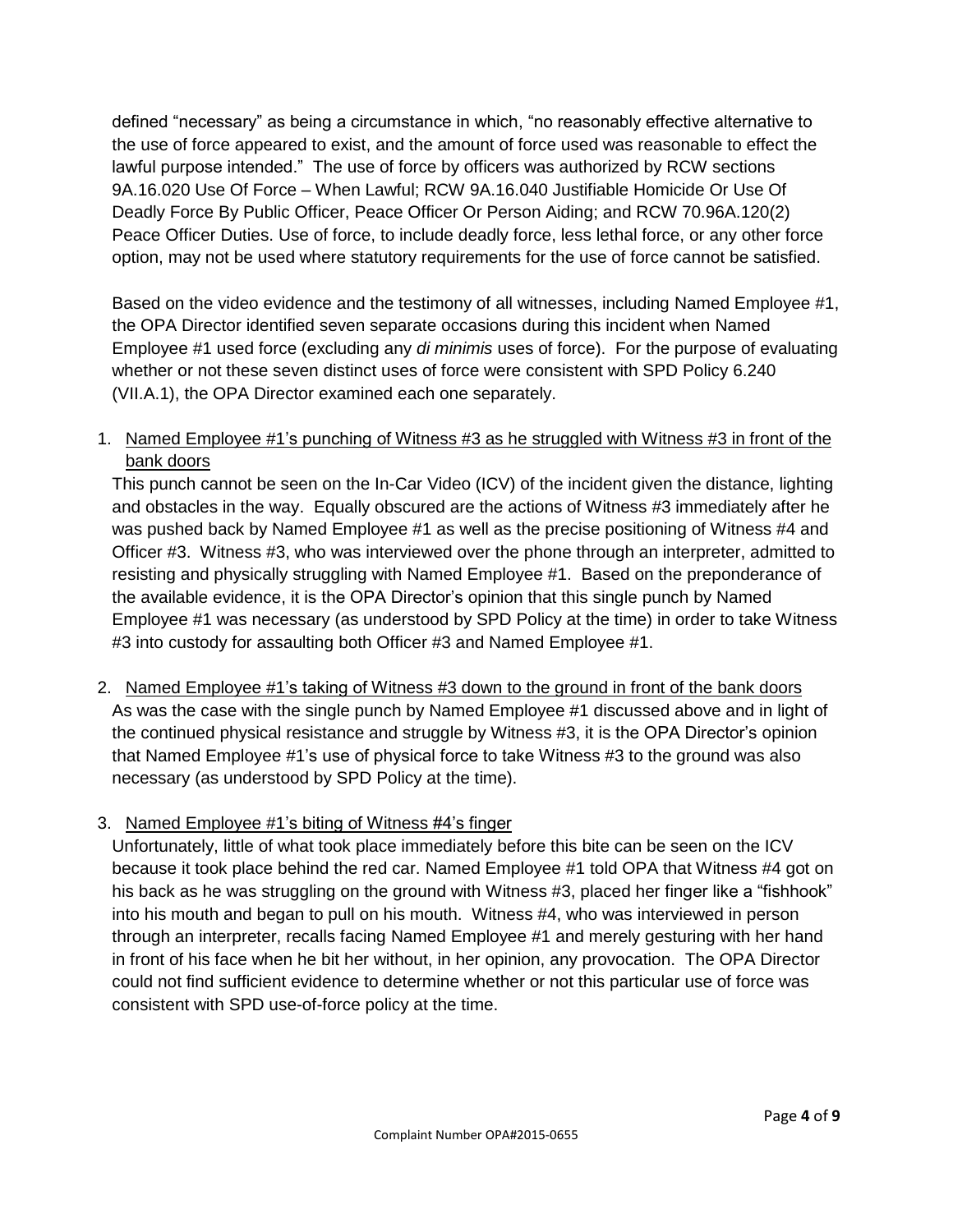4. Named Employee #1's taking of Witness #2, who was already in handcuffs, down to the ground on the sidewalk between the back doors and the red car

In his OPA interview, Named Employee #1 said he became aware Named Employee #2 was struggling with Witness #1 at the front of the red car. He realized he needed to come to the aid of Named Employee #2, a student officer at the time, but felt uncomfortable leaving Officer #3 alone with three subjects he considered combative, Witness #2, Witness #3 and Witness #4. Named Employee #1 was particularly concerned Witness #2 might attempt to harm Officer #3 by head-butting or kicking her. According to Named Employee #1, he quickly pushed Witness #2 to the ground to lessen the risk Witness #2 might harm Officer #3 while he ran to the other side of the red car and assisted Named Employee #2. Given the totality of the circumstances at that time, it is the OPA Director's opinion that Named Employee #1's use of physical force to take Witness #2 to the ground was necessary (as understood by SPD Policy at the time).

## 5. Named Employee #1's kick to the midsection of Witness #1

In his OPA interview, Named Employee #1 admitted to kicking Witness #1 immediately after he (Named Employee #1) came around the back of the red car to the driver's side. The video clearly shows this kick as Witness #1 and Named Employee #2 were struggling on the ground. At the time, Witness #1 was physically resisting Named Employee #2's efforts to control him. This situation was readily apparent to Named Employee #1 as he rounded the corner to the driver's side of the red car. Named Employee #1's only justification for kicking Witness #1, as articulated during his OPA interview, was to let Witness #1 know, "that there was another officer there and that he was going to be subdued, and that was one of the ways I was going to subdue him" (OPA interview page 10 of 28). Some use of physical force by Named Employee #1 to help control Witness #1 was reasonable and necessary to prevent injury to Named Employee #2 and help take Witness #1 into custody. SPD policy at the time defined "necessary" as "no reasonably effective alternative to the use of force appeared to exist, and the amount of force used was reasonable to effect the lawful purpose intended." Named Employee #1 had a number of alternative ways to communicate his presence to Witness #1, some involving less force than a kick and some using no force at all (such as speaking to him). Perhaps the following statement made by Named Employee #1 during his OPA interview in reference to this kick is most indicative of his state of mind and possible motive when he kicked Witness #1, "I just, I was just in a fight with a guy over there and he's throwing punches at me and everything else. I mean, I'm, I'm a little bit riled-up right there, and I'm gonna make sure this guy right here gets taken into custody." After giving careful consideration to all the evidence and the totality of the circumstances know to Named Employee #1 at the time, the OPA Director concluded this kick served no lawful purpose and was not "necessary" as understood by SPD Policy 6.240 (VII.A.1) in effect at the time of this incident.

6. Named Employee #1's approximately seventeen (17) punches to Witness #1's face and head Following his kick to Witness #1's side, Named Employee #1 knelt down next to Witness #1, who was lying on his back and swinging his hands at Named Employee #2. Named Employee #1 attempted to get hold of Witness #1's hands as Named Employee #2 delivered two punches to Witness #1's head. It appears that Named Employee #2 was then able to get hold of Witness #1's right hand and roll him slightly onto his (Witness #1's) left side. At this point, Named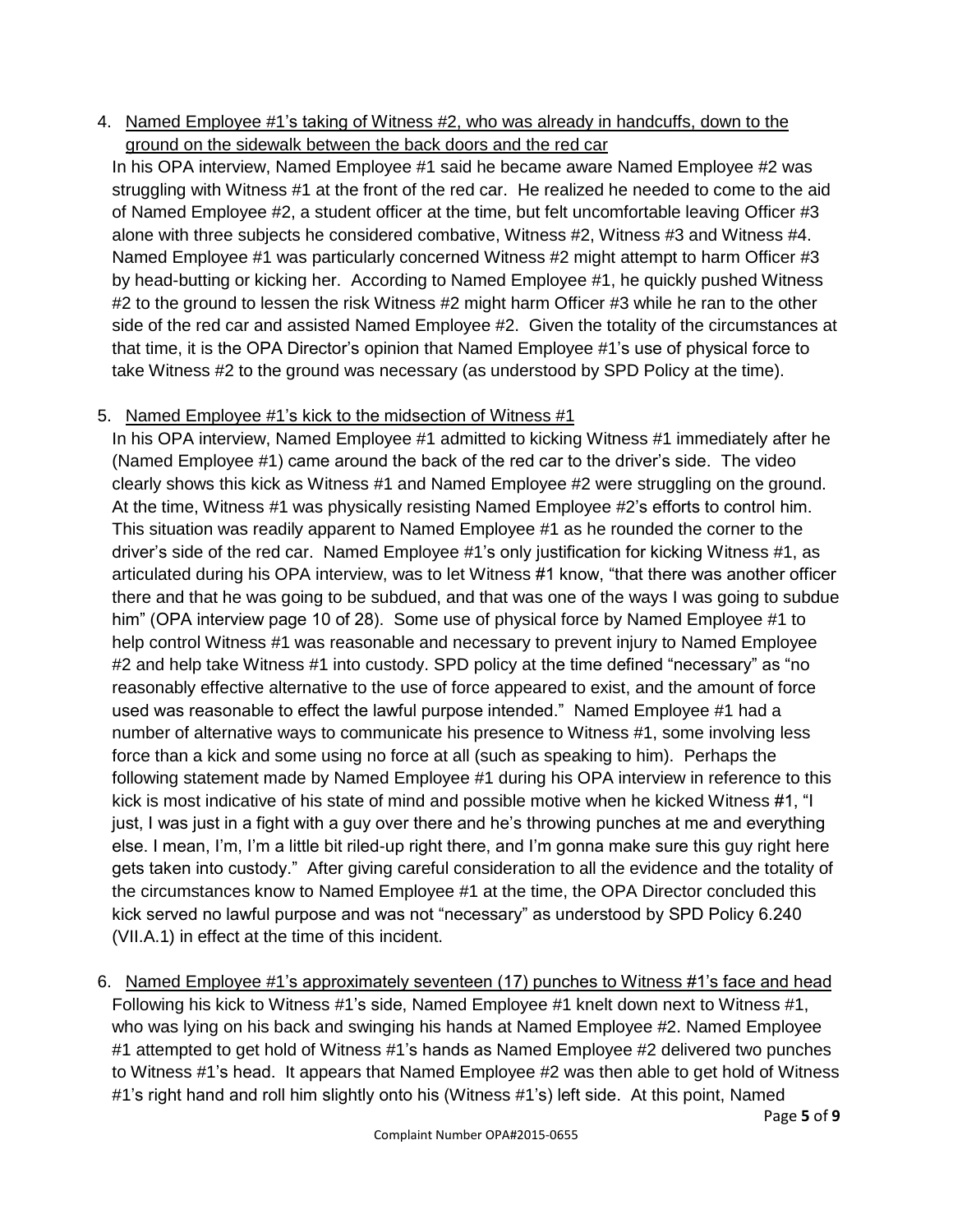Employee #1 delivered three punches to the right side of Witness #1's head. The evidence shows Witness #1 was actively resisting the officers' efforts to restrain him. It is less clear whether Witness #1's flailing hands were an indication of assaultive or defensive behavior. Nonetheless, it was not unreasonable for Named Employee #1 to view this behavior as assaultive. Given SPD's use-of-force policy at the time and the force training SPD officers had been given prior to this incident, the OPA Director found the first three punches by Named Employee #1 to the right side of Witness #1's head were not unreasonable as understood by SPD Policy 6.240 (VII.A.1) in effect at the time of this incident. Named Employee #1 then placed his knee and some of his weight onto Witness #1's right shoulder/neck area and took hold of Witness #1's left hand (Witness #1's upper left arm was pinned beneath his left side by the weight of Named Employee #1's knee). Over the course of the next several seconds, Named Employee #1 punched the face of Witness #1 approximately 14 more times. Witness #1 was no longer assaultive once Named Employee #1 pinned him to the ground and as both officers held his arms. He was defenseless and unable to shield his face from the repeated blows Named Employee #1 was delivering to his face. Photographs of Witness #1's face taken later that night documented the extent of the injuries he sustained as a result. After Named Employee #1 stopped hitting Witness #1, he told Named Employee #2 to get a handcuff on Witness #1's right wrist, which he did. Named Employee #1 then removed his weight from Witness #1 and the two officers rolled Witness #1 over onto his stomach and finished handcuffing him. Named Employee #1 was unable to explain to OPA why, once he and Named Employee #2 had hold of Witness #1's hands and had pinned him to the ground, in was necessary for Named Employee #1 to punch Witness #1 in the face 14 times before rolling him onto his stomach and handcuffing him. The OPA Director found these punches were unnecessary and inconsistent with SPD Policy 6.240 (VII.A.1) in effect at the time of this incident.

7. Named Employee #1's kick or stomp to Witness #3 who was still handcuffed and located on the sidewalk between the back doors and the red car

The ICV of the incident shows Named Employee #1 get up from helping handcuff Witness #1 on the driver's side of the red car and walk around the back of the car. A few seconds before this, viewed through the windows of the red car, someone's head and shoulder appears from behind the car and then go back down out of view just as Named Employee #1 was rounding the back of the red car heading toward the sidewalk. The person seen through the window appears to be Witness #3. As Named Employee #1 walked around the right rear corner of the red car and began to disappear from camera view, it looks like Named Employee #1 pulled his right foot back as if in preparation to deliver a kick. The movement of NE#'s upper body seen through the car windows combined with the sound of a groan appear to be indicators that Named Employee #1 kicked or otherwise struck someone with his foot. Named Employee #1 told OPA he used his foot to push Witness #3 back down onto the ground. OPA was unable to find any other evidence or witness testimony to prove whether this action by Named Employee #1 was a kick delivered to a handcuffed prisoner (Witness #3) or a push to keep that prisoner safely on the ground.

The preponderance of evidence supports the conclusion that some of Named Employee #1's use of force was consistent with SPD Policy 6.240 (VII.A.1) in effect at the time of this incident.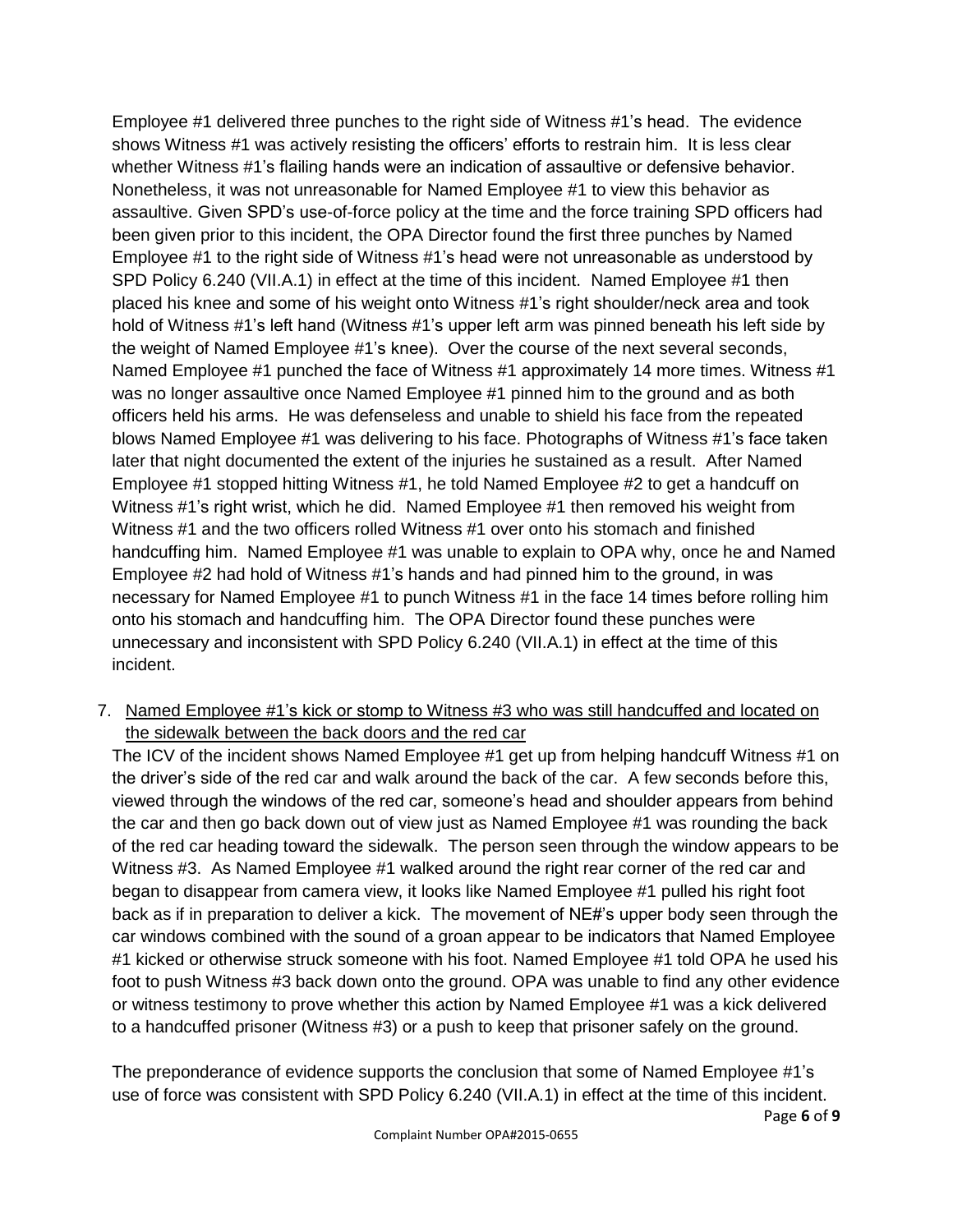Some of the force used by Named Employee #1 could not be determined to be consistent with policy due to insufficient evidence. However, the OPA Director did find that a preponderance of evidence exists to show that some of the force used by Named Employee #1 was not consistent with SPD policy. Specifically, Named Employee #1's kick to Witness #1's midsection and the approximately 14 punches to Witness #1's face as he lay restrained and pinned to the ground were not consistent with SPD Policy 6.240 (VII.A.1) in effect at the time of this incident.

Force necessary to overcome resistance, bring about an arrest or otherwise further a lawful purpose is, by definition, lawful force (see RCW 9A.16.010, 9A.16.020 and 10.31.050). For the purpose of evaluating whether or not Named Employee #1 violated the law, this analysis will focus only on that use of force the OPA Director already had concluded was not necessary and which, as a result, violated SPD Policy 6.240 (VII.A.1). Specifically, this analysis will focus on the kick by Named Employee #1 to Witness #1's midsection and the approximately 14 punches by Named Employee #1 to Witness #1's face as he lay restrained and pinned to the ground. Both the RCW (9A.36.041 – assault in the fourth degree) and the SMC (12.06.010 – assault) list assault as misdemeanor criminal offenses. While neither code specifically defines the term "assault," Washington State case law and jury instructions define assault as an unlawful or offensive touching or striking (actual battery). The issue to be addressed in this particular instance is whether or not Named Employee #1's kick and/or his 14 punches amounted to an assault of Witness #1. To be lawful, either one would need to have been "necessary" (see RCW 9A.16.010). As has already been stated above, the preponderance of the evidence from this investigation shows that neither the kick to Witness #1 by Named Employee #1 nor the 14 punches to Witness #1's face while he was pinned to the ground with both hands restrained were necessary to bring about some lawful purpose. For this reason, the OPA Director recommended a finding of sustained for this allegation.

The preponderance of the evidence supports the conclusion that Named Employee #2 (Named Employee #2), a student officer at the time, took no law enforcement action during this incident that constituted an inappropriate exercise of discretion.

Nearly all of the force used by Named Employee #2 during this incident was *de minimis* and considered non-reportable under SPD policies in place at the time. Examples of this sort of force used by Named Employee #2 were using his hands to grab, push or pull, along with his use of his leg to "sweep" Witness #1 to the ground. Given the preponderance of the evidence from this investigation the OPA Director found this use of force by Named Employee #2 to have been necessary to control the various subjects, prevent injury to the other two officers and complete a lawful arrest of Witness #1 for assaulting Named Employee #1. Once Witness #1 was on the ground on the driver's side of the red car, Named Employee #2 struck Witness #1 twice with his fists; once to the chest and once to the face. At the time, Witness #1 can be seen on the ICV flailing his hands and moving about on his back. Named Employee #2 stated in his initial use-of-force report and again during his OPA interview that Witness #1 hit him on the right ear after they went to the ground. While it was not possible to see actual contact between Witness #1 and Named Employee #2's right ear, contact of this sort would have been consistent with what can be seen on ICV. For this reason, the OPA Director found the preponderance of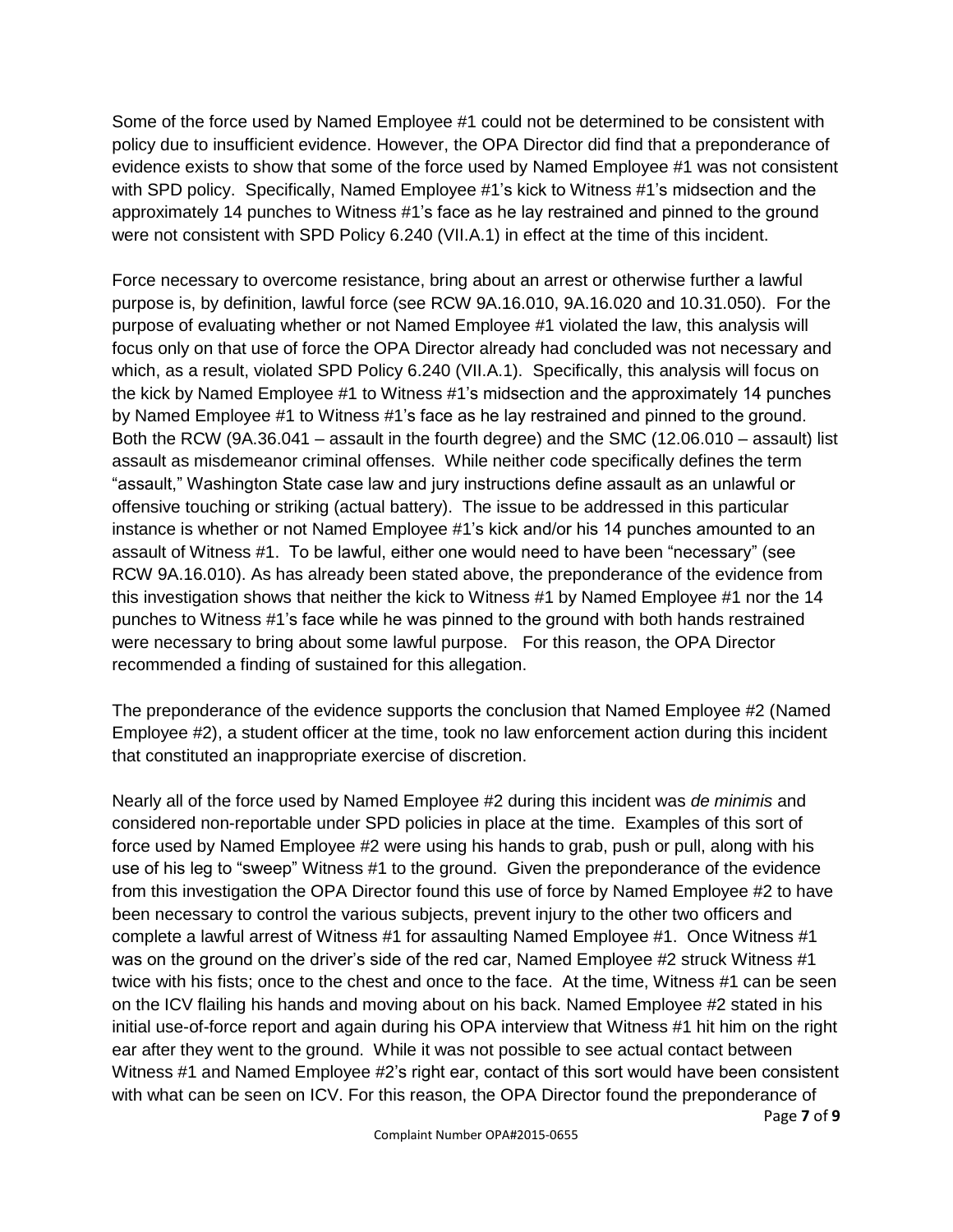the evidence shows Named Employee #2's two punches were necessary and consistent with SPD Policy 6.240 (VII.A.1) in effect at the time of this incident. Finally, Named Employee #2 also reported he delivered a knee strike to the stomach of Witness #1 while Witness #1 was still struggling with the two officers. This strike was also not clearly visible in the ICV, but was reported to have occurred while Witness #1 was still actively struggling with the officers and before his hands were both restrained. Under these conditions, a knee strike would be necessary to gain control as defined by SPD Policy 6.240 (VII.A.1) in effect at the time of this incident.

In light of the fact that the OPA Director found the use of force by Named Employee #2 to be consistent with SPD Policy 6.240 (VII.A.1) in effect at the time of this incident, the OPA Director also found that the preponderance of the evidence from this investigation supports the conclusion that Named Employee #2 did not commit a criminal assault in any of his use of force.

## **FINDINGS**

## **Named Employee #1**

#### Allegation #1

There was no preponderance of the evidence to either support or refute this allegation against Named Employee #1. Therefore a finding of **Not Sustained** (Inconclusive) was issued for *Standards and Duties: Professionalism – Exercise of Discretion*.

#### Allegation #2

The evidence showed that Named Employee #1 violated SPD policy. Therefore a **Sustained** finding was issued for *Use of Force*.

## Allegation #3

The evidence showed that Named Employee #1 violated SPD policy. Therefore a **Sustained** finding was issued for *Standards and Duties: Knowledge and Adherence to Laws and Department Policies and Procedures*.

**Discipline imposed:** 10 day suspension

#### **Named Employee #2**

#### Allegation #1

The preponderance of the evidence supports the conclusion that Named Employee #2, a student officer at the time, took no law enforcement action during this incident that constituted an inappropriate exercise of discretion. Therefore a finding of **Not Sustained** (Unfounded) was issued for *Standards and Duties: Professionalism – Exercise of Discretion*.